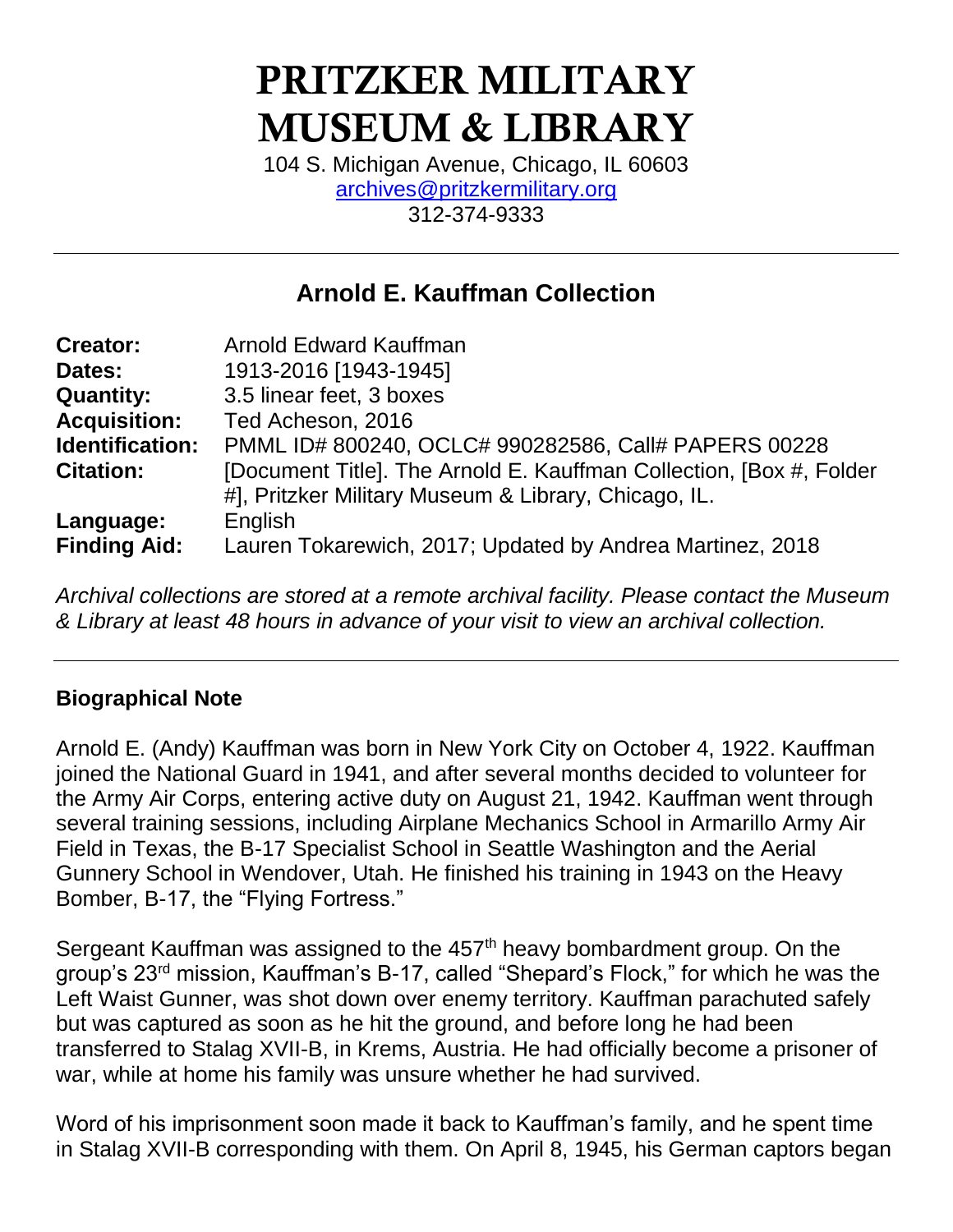marching all able soldiers out of the camp and west, towards Branua, Austria. They were determined to meet up with American forces rather than to face the Russian army pushing in from the east. Kauffman and his fellow soldiers endured an 18 day march of 283 kilometers, and were liberated by American forces on May 9, 1945. Kauffman was shipped back to the United States on May 20, 1945 and arrived on May 31. He was formally discharged from the Air Force on November 11, 1945 as a Technical Sergeant.

## **Scope and Content of the Collection**

The Arnold E. Kauffman Collection includes types of materials related to the military service of Arnold E. Kauffman as a B-17 gunner and Prisoner of War at Stalag XVII-B during World War II. The collection is a mix of documents, published materials, artifacts and photographs, most having to do with Kauffman's time as a POW.

#### **Arrangement**

The collection arrived in no discernable order. PMML staff has arranged the collection based on military service and in chronological order. The collection consists of two series:

#### **Series One: Arnold E. Kauffman's Military Service**

This series contains documents and artifacts pertaining to Arnold E. Kauffman's time in the United States Airforce during World War II, most especially his time spent as a POW at Stalag XVII-B. It includes military records, published works, letters home, and artifacts brought back from Europe as well as documentation created by Kauffman himself to tell his story.

#### **Series Two: Photographs**

This series contains photos from Kauffman's time in the military, as well as negatives from a soldier's funeral and photos of a trip Kauffman took recently to Washington D.C. and Arlington, Virginia along with a group of World War II veterans.

## **Rights**

Copyrights held by Ted Acheson were transferred to the Pritzker Military Museum & Library. All other rights are held by the author or publisher. Users assume responsibility for following copyright laws as established by US Code Title 17.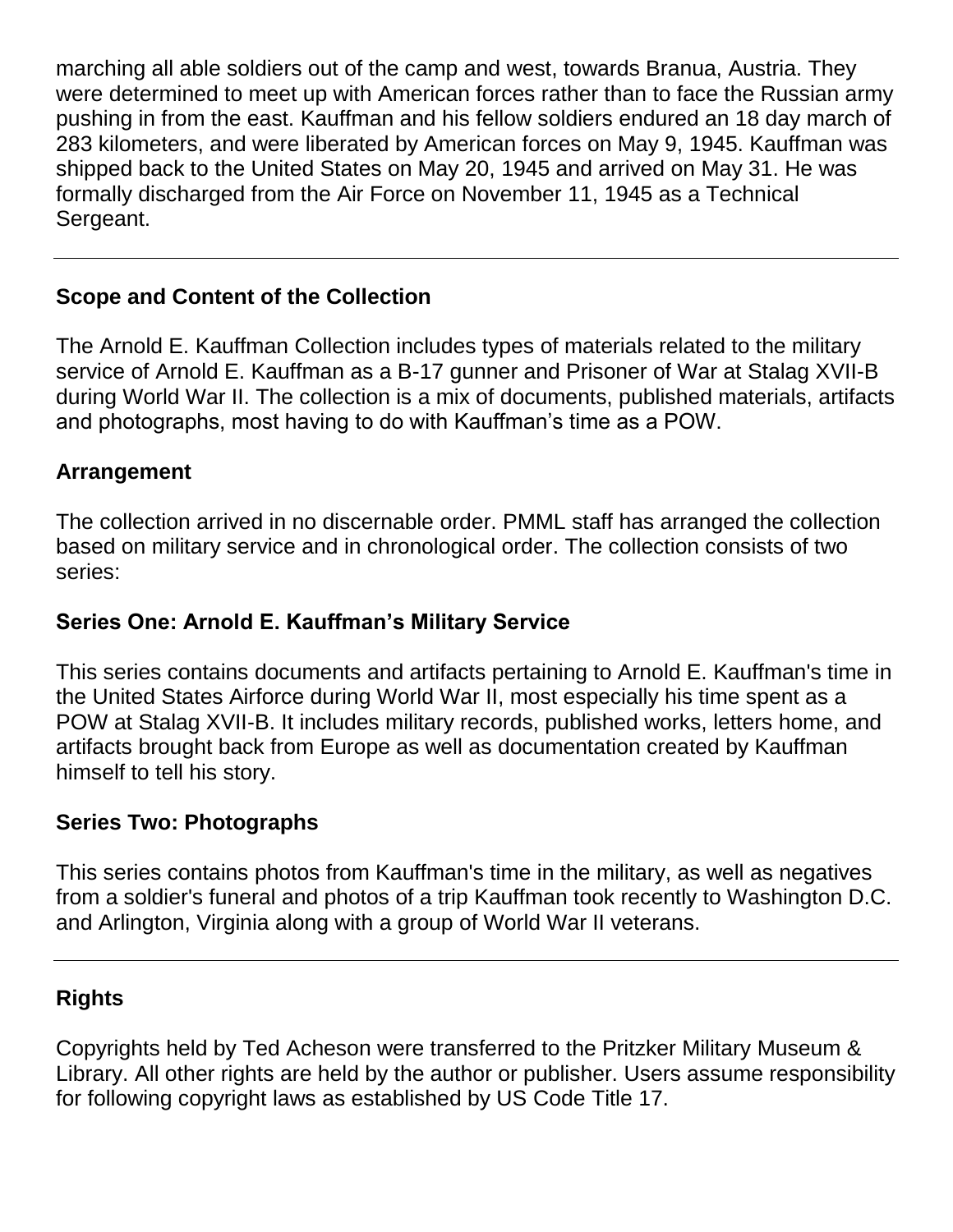# **Separations**

| Item ID  | Call<br><b>Number</b>  | <b>Description</b>                                                                           | <b>Location</b> |
|----------|------------------------|----------------------------------------------------------------------------------------------|-----------------|
| 80024001 | <b>REALIA</b><br>04250 | American Ex-Prisoners of War Cap with Pins and<br><b>Medals</b>                              |                 |
| 80024002 | REALIA<br>04251        | <b>American M1 Helmet</b>                                                                    |                 |
| 80024003 | <b>REALIA</b><br>04252 | Eisenhower Jacket with Medals, Pins and Patches                                              |                 |
| 80024004 | <b>REALIA</b><br>04253 | German Officer's M35 Flying Cap                                                              |                 |
| 80024005 | <b>REALIA</b><br>04254 | Nazi Belt Buckle with Piece of Belt                                                          |                 |
| 80024006 | <b>REALIA</b><br>04255 | Nazi "God is with Us" Belt Buckle Piece                                                      |                 |
| 80024007 | REALIA<br>04256        | Nazi Luftwaffe Dress Cap                                                                     |                 |
| 80024008 | <b>REALIA</b><br>04257 | Pieces of a Shot Down B-17                                                                   |                 |
| 80024009 | <b>REALIA</b><br>04258 | <b>Purple Heart Patterned Purple Tie</b>                                                     |                 |
| 80024010 | <b>REALIA</b><br>04259 | Shadow Box Containing Medals Kauffman Earned<br>as a Tech-Sergeant, Including a Purple Heart |                 |
| 80024011 | <b>REALIA</b><br>04260 | Shadow Box Containing Nazi Medals and Insignia                                               |                 |
| 80024012 | <b>REALIA</b><br>04261 | <b>Yellow Nazi Pennant</b>                                                                   |                 |
| 80024013 | <b>REALIA</b><br>04262 | Nazi Stahlhelm (helmet)                                                                      |                 |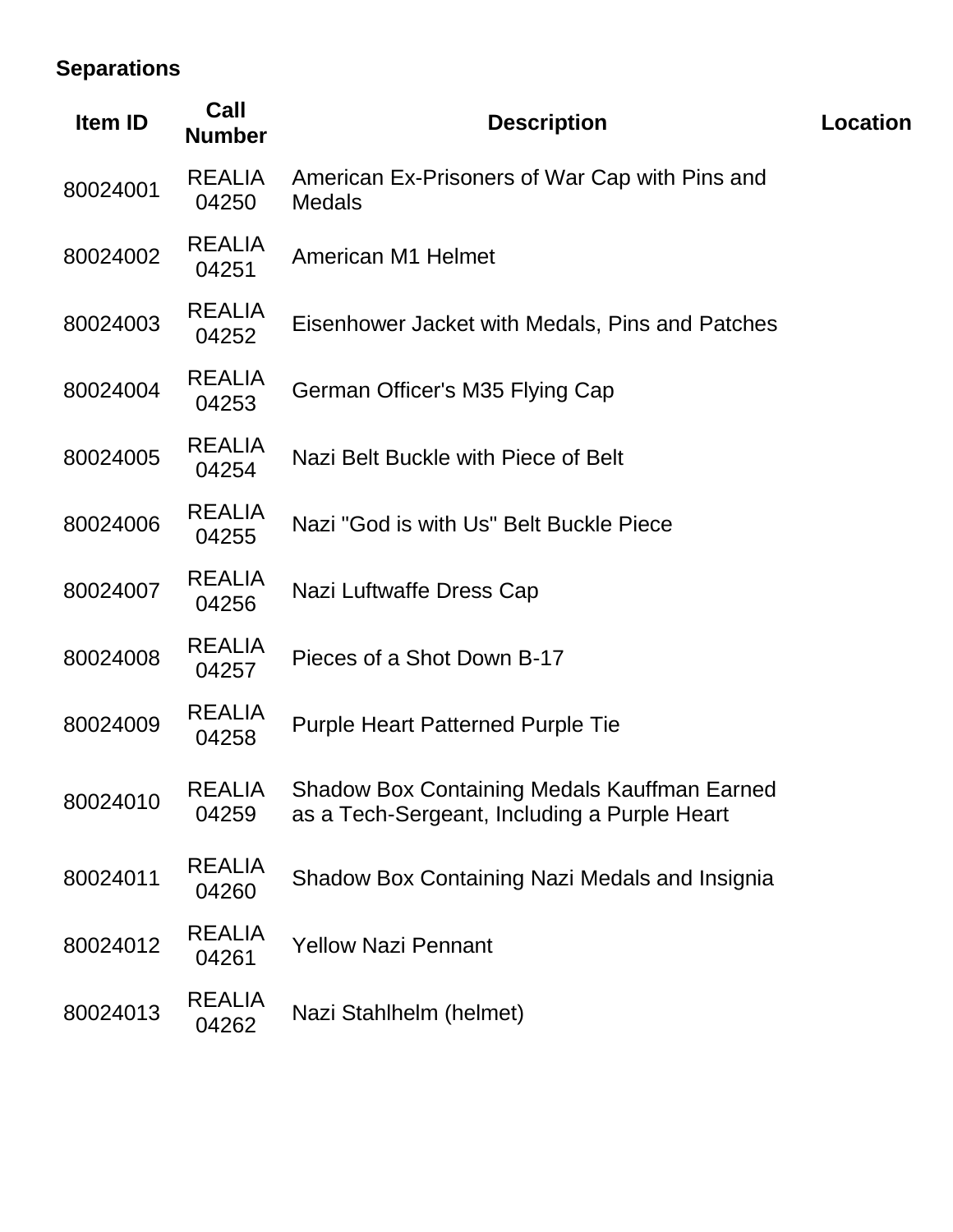## **Key Subjects**

This collection is indexed under the following headings in the Library's online catalog. Researchers interested in materials about related topics, persons, or places should search the catalog using these subject headings.

#### **Subjects**

Stalag XVII B (Krems/Gneisendorf, Austria : Concentration camp) -- Archives. United States. -- Air Force. -- Air Force, 8th. World War, 1939-1945 --Aerial operations, American. World War, 1939-1945 -- Concentration camps -- Austria -- History -- Sources. World War, 1939-1945 -- Prisoners and prisons, German.

#### **Container List**

|   | <b>Box Folder</b> | Item ID# | <b>Title</b>                                                                    | <b>Dates</b>             |
|---|-------------------|----------|---------------------------------------------------------------------------------|--------------------------|
|   |                   |          | Series 1: Arnold E. Kauffman's<br><b>Military Career</b>                        |                          |
| 1 | 1                 |          | <b>Air Force Training</b>                                                       | 1943, n.d                |
|   |                   | 80024001 | Diploma in Airplane Mechanics at the<br><b>Army Air Forces Technical School</b> | 27-Jan-43                |
|   |                   | 80024002 | Certificate of Graduation from the<br><b>Boeing Flying Fortress School</b>      | 8-Mar-43                 |
|   |                   | 80024003 | Army Air Forces Technical School<br><b>Booklet</b>                              | n.d                      |
|   | $\boldsymbol{2}$  |          | <b>Captured by the Enemy</b>                                                    | 1944                     |
|   |                   | 80024004 | Newspaper Article "Posen is Blasted"                                            | 10-Apr-44                |
|   |                   | 80024005 | Information Regarding Arnold<br>Kauffman's Internment                           | 22-May-44 -<br>28-Apr-45 |
|   |                   | 80024006 | Note to Kauffmans from Mr. John E.<br>Ryan About Son's Imprisonment             | $31$ -May-44             |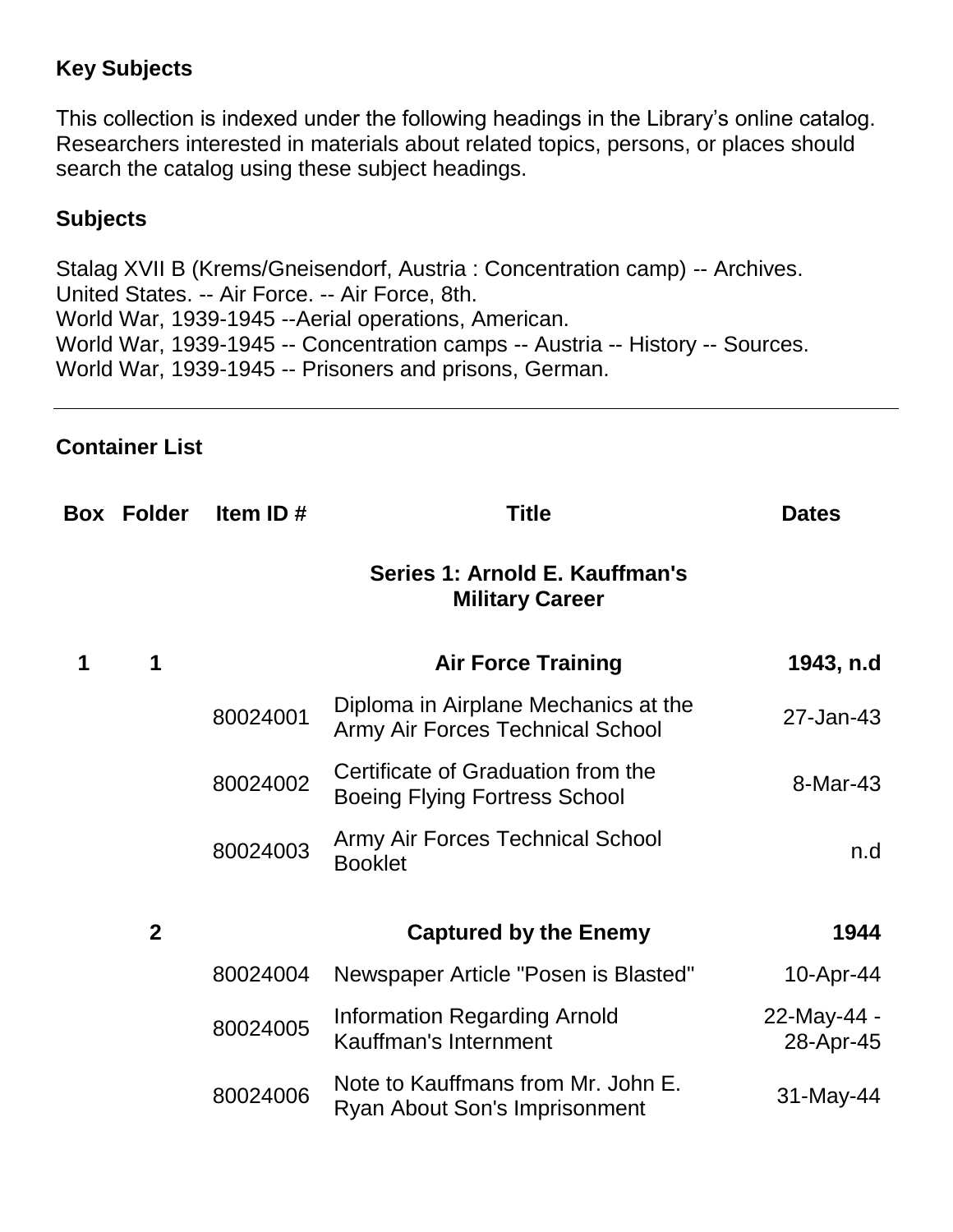| 80024007 | Note to Kauffmans from Mr. W.C.<br>Danneman About Son's Imprisonment                                   | 31-May-44       |
|----------|--------------------------------------------------------------------------------------------------------|-----------------|
| 80024008 | Note to Mr. Harry Kauffman from Mrs.<br>H.H. Moore About Son's Imprisonment                            | 31-May-44       |
| 80024009 | Note to Mr. Kauffman from Mr. Sandford<br>Lowe About His Son's Imprisonment                            | 31-May-44       |
| 80024010 | Note to Mr. and Mrs. Harry Kauffman<br>from Mr. Richard M. Blanchard About<br>Son's Imprisonment       | 31-May-44       |
| 80024011 | Note to Mr. and Mrs. Harry Kauffman<br>from Mrs. F.A. Higgins About Son's<br>Imprisonment              | 31-May-44       |
| 80024012 | Note to Mr. and Mrs. Kauffman from<br>Mrs. C. P. Skilton About Their Son's<br>Imprisonment             | 31-May-44       |
| 80024013 | Notice to the Kauffmans from Dad<br>MacMannis' Listening Post That Their<br>Son is a POW               | 31-May-44       |
| 80024014 | Overseas Broadcast Memo to the<br>Kauffman Family From Miss Helen M.<br>Taafe About Son's Imprisonment | 31-May-44       |
| 80024015 | War Prisoner Message                                                                                   | 31-May-44       |
| 80024016 | Note to Mr. Harry Kauffman from<br>George W. Kennedy About Son's<br>Imprisonment                       | $1 - Jun-44$    |
| 80024017 | Note to Mr. Harry Kauffman from Mrs.<br>WM. F. Wagner About Son's<br>Imprisonment                      | 1-Jun-44        |
| 80024018 | Western Union Telegram About Arnold<br>Kauffman's Possible Imprisonment                                | 1-Jun-44        |
| 80024019 | Note to Mrs. Kauffman About Her Son<br>as a POW                                                        | $5 -$ Jul $-44$ |
| 80024020 | Letter to Mr. and Mrs. Harry Kauffman<br>from Robert L. Listen About Son's<br>Imprisonment             | 28-Jul-44       |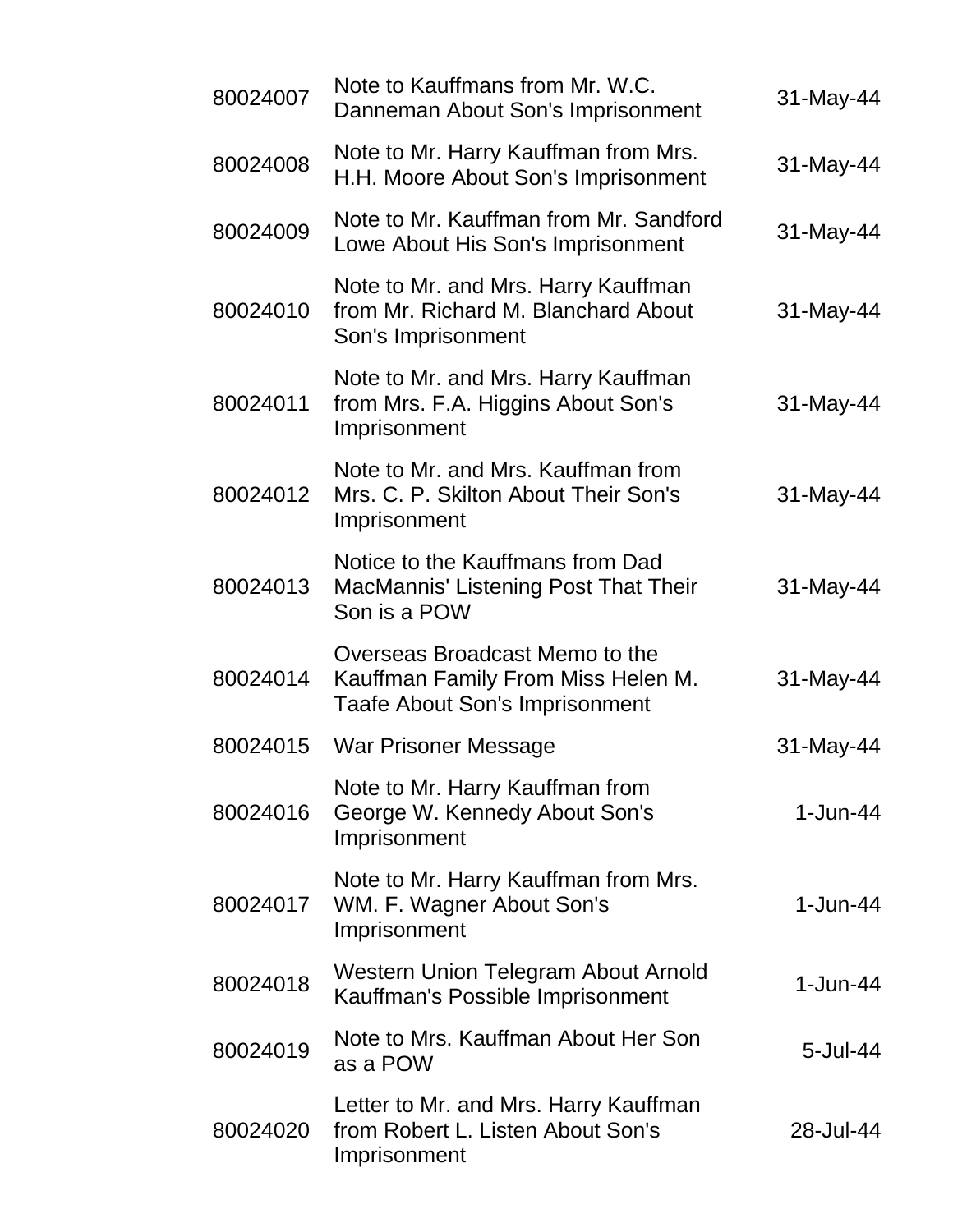| 3 |          | <b>During Imprisonment in Stalag XVII-B</b>                                       | 1944-1945,<br>n.d          |
|---|----------|-----------------------------------------------------------------------------------|----------------------------|
|   | 80024021 | Instructions on How to Send Mail to<br>POWs for Next of Kin                       | April-44 - 17-<br>$Jun-44$ |
|   | 80024022 | Report on Stalag 17B Created by the<br><b>Military Intelligence Service</b>       | 15-Jul-44                  |
|   | 80024023 | Report on Stalag 17B Created by the<br>Military Intelligence Service (copy)       | 15-Jul-44                  |
|   | 80024024 | Letter Regarding the Presentation of an<br>Award by the Army Air Force            | 19-Sep-45                  |
|   | 80024025 | The Kitten                                                                        | 25-Apr-45                  |
|   | 80024026 | Assurance of Red Cross Care to<br>American POWs for Next of Kin                   | Apr-45                     |
|   | 80024027 | German Currency (10 Reichspfennig)                                                | n.d                        |
|   |          |                                                                                   |                            |
| 4 |          | <b>Correspondence</b>                                                             | 1944-1945,<br>n.d          |
|   | 80024028 | Letter from Andy to His Parents Telling<br>Them to Give His Regards to the Family | 18-Apr-44                  |
|   | 80024029 | Letter from Andy to His Parents Asking<br>After Family and Giving Them Love       | 1-May-44                   |
|   | 80024030 | Letter from Andy to His Parents Telling<br>Them a Little About His Life           | 9-May-44                   |
|   | 80024031 | Letter from Andy to His Parents About<br><b>Wanting to Get Back Home</b>          | 14-May-44                  |
|   | 80024032 | Letter from Andy to His Parents Asking<br><b>After Friends</b>                    | 22-May-44                  |

80024034 Letter from Andy to His Parents Letter from Andy to his Farents<br>Updating Them On His Life 6-Jun-44

Status from the Red Cross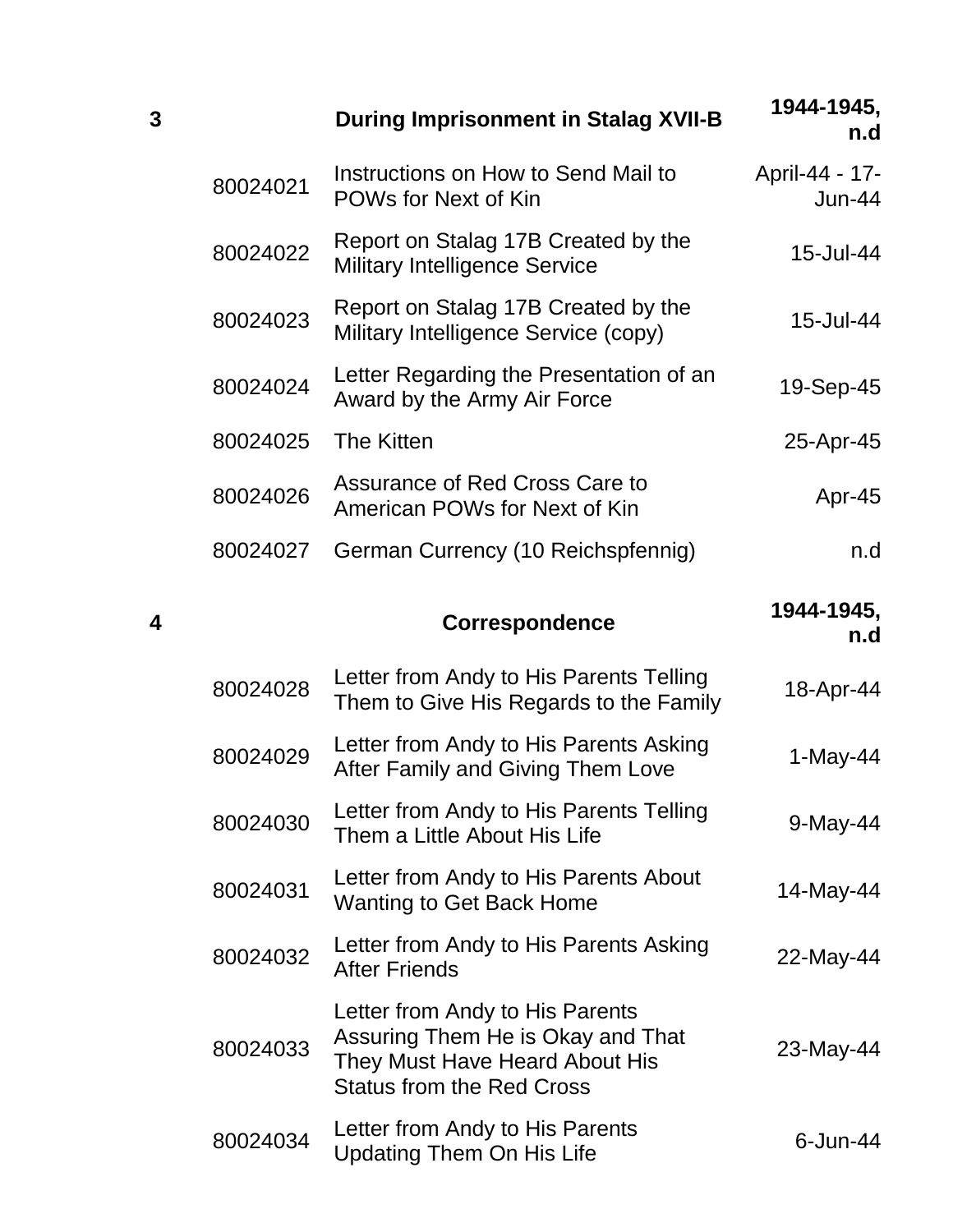| 80024035 | Letter from Andy to His Parents Asking<br><b>After People</b>                           | 11-Jun-44  |
|----------|-----------------------------------------------------------------------------------------|------------|
| 80024036 | Letter from Andy to His Parents Asking<br><b>After Family</b>                           | 12-Jun-44  |
| 80024037 | Letter from Sgt. Lester Fifield Jr.<br>Informing Andy He is a POW                       | 12-Jun-44  |
| 80024038 | Letter from Andy to His Parents Asking<br>After Family and Telling Them Not to<br>Worry | 18-Jun-44  |
| 80024039 | Letter from Andy to His Parents Telling<br>Them About His Life                          | 28-Jun-44  |
| 80024040 | Letter from Andy to His Parents with<br><b>Updates on His Life</b>                      | 29-Jul-44  |
| 80024041 | Letter from Andy to His Parents<br><b>Updating Them On His Life</b>                     | 5-Aug-44   |
| 80024042 | Letter from Andy to His Parents Letting<br>Them Know He is Okay                         | $7-Sep-44$ |
| 80024043 | Letter from Andy to His Parents Giving<br>Love to the Family                            | 13-Sep-44  |
| 80024044 | Letter from Andy to His Parents to Wish<br>His Father Happy Birthday                    | 25-Sep-44  |
| 80024045 | Letter from Andy to His Parents Wishing<br>them Merry Christmas                         | 28-Sep-44  |
| 80024046 | Letter from Andy to His Parents Telling<br>Them About His Birthday                      | 9-Oct-44   |
| 80024047 | Letter from Andy to His Parents Asking<br><b>After Family and Friends</b>               | 14-Oct-44  |
| 80024048 | Letter from Andy to His Parents Stating<br>He Was Happy to Hear From Them               | 4-Nov-44   |
| 80024049 | Letter from Andy to His Parents<br><b>Thanking Them for Letter</b>                      | 19-Nov-44  |
| 80024050 | Letter from Andy to His Parents Wishing<br>them Merry Christmas                         | 6-Dec-44   |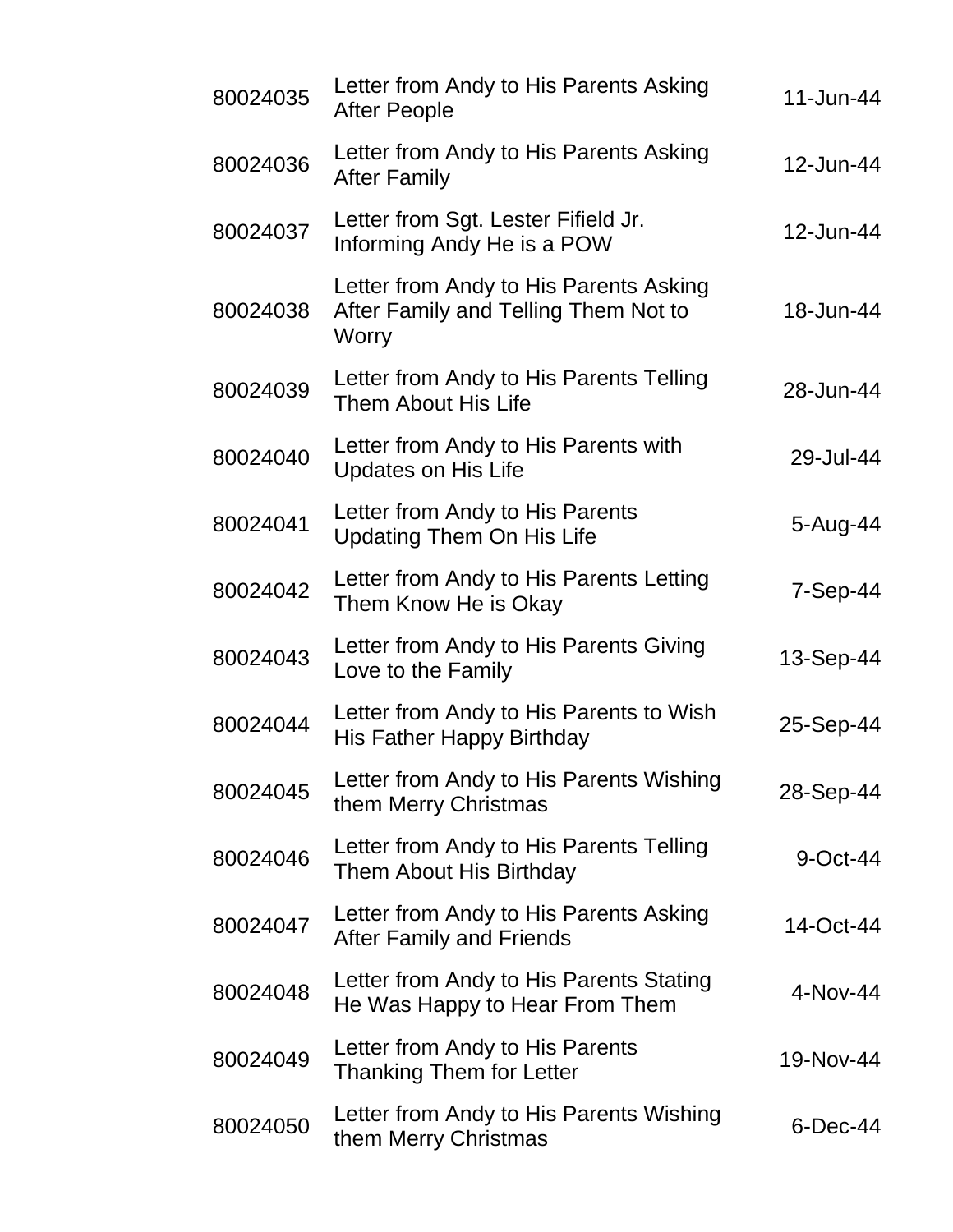|   | 80024051 | Letter from Andy to His Parents Asking<br><b>About Personal Items</b>                                                       | $1-Feb-45$        |
|---|----------|-----------------------------------------------------------------------------------------------------------------------------|-------------------|
|   | 80024052 | Postcard to Andy from Friend Damian,<br><b>Visiting Poznan</b>                                                              | n.d               |
| 5 |          | <b>End of the War</b>                                                                                                       | 1945-1952,<br>n.d |
|   | 80024053 | <b>Medical Advice to Recovered Allied</b><br><b>Military Personnel</b>                                                      | 1-May-45          |
|   | 80024054 | <b>Certificate Explaining Captured Enemy</b><br>Equipment Brought Back to the U.S. by<br>Kaufmann Conforms with Regulations | 15-May-45         |
|   | 80024055 | "Comedy on Nazi Prison Planned for<br>Broadway" Newspaper Article                                                           | 19-May-45         |
|   | 80024056 | Western Union Telegram About Arnold<br>Kauffman's Return to the United States                                               | 30-May-45         |
|   | 80024057 | Caterpillar Club Member Identification<br>Card                                                                              | $2$ -Jul-45       |
|   | 80024058 | <b>AAF Residential Identification Card</b>                                                                                  | 1-Aug-45          |
|   | 80024059 | Pioneer Parachute Company, Inc. Letter<br><b>About Caterpillar Pin</b>                                                      | 19-Oct-45         |
|   | 80024060 | World War II Air Force Identification<br>Card                                                                               | 8-Nov-45          |
|   | 80024061 | N.C.O. Club, No. 1 Identification Card                                                                                      | 1945              |
|   | 80024062 | Letter Presenting the Book "The Yankee"<br>Kriegies"                                                                        | 8-Apr-46          |
|   | 80024063 | Honorable Discharge from the United<br><b>States Army</b>                                                                   | 4-Oct-48          |
|   | 80024064 | Letter Explaining WD AGO Form 55                                                                                            | 6-Oct-48          |
|   | 80024065 | Honorable Discharge from the United<br><b>States Ari Force</b>                                                              | 4-Aug-52          |
|   | 80024066 | Army Air Forces Certificate of<br><b>Appreciation for War Service</b>                                                       | n.d               |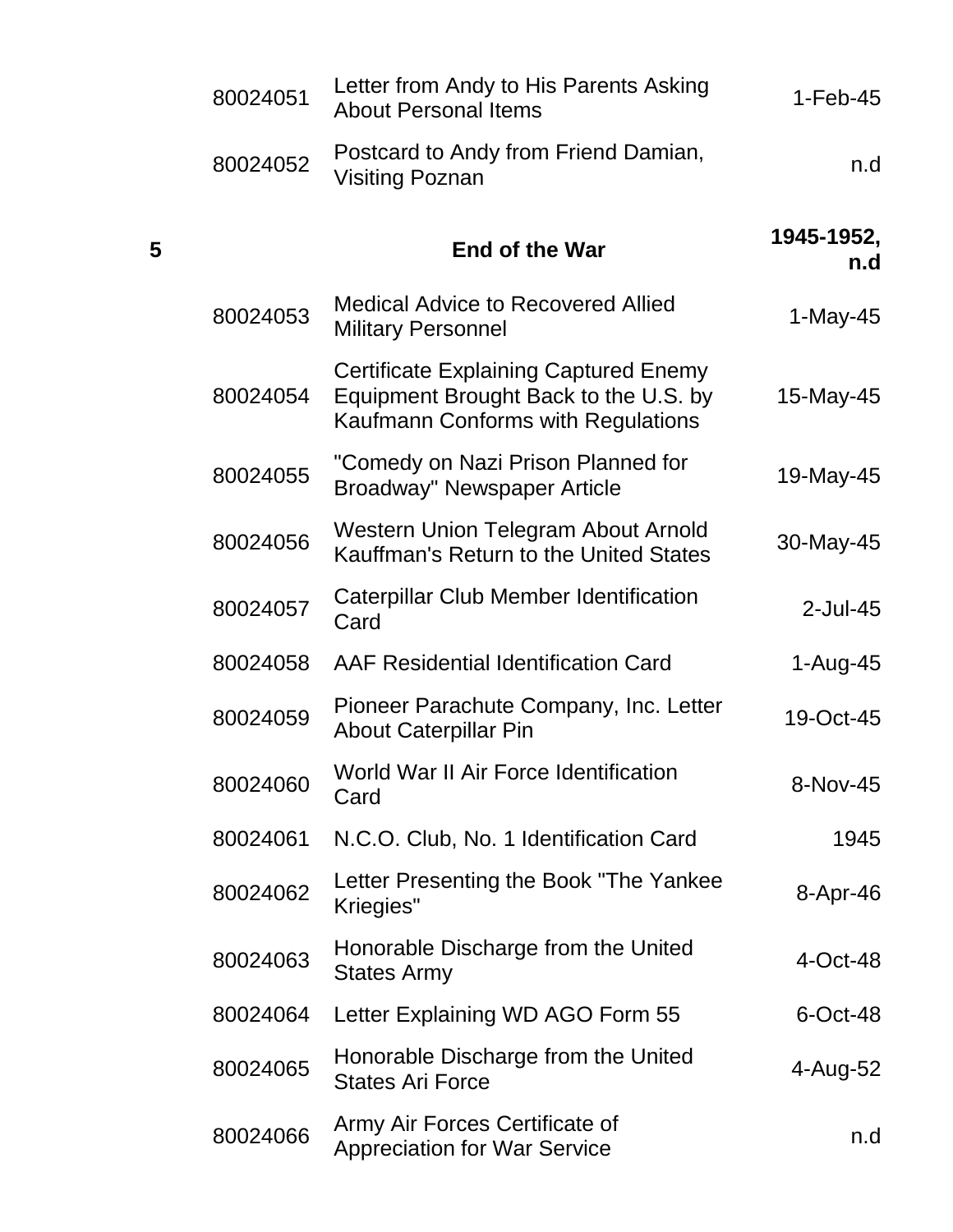|   |          | 80024067 Blank Details of Atrocities Form                                                                               | n.d               |
|---|----------|-------------------------------------------------------------------------------------------------------------------------|-------------------|
|   | 80024068 | Caterpillar Club Membership Certificate                                                                                 | n.d               |
|   | 80024069 | Letter of Gratitude for Fighting in the<br><b>War from President Truman</b>                                             | n.d               |
|   | 80024070 | Letter Thanking Men for Their Time in<br>the Air Force                                                                  | n.d               |
|   | 80024071 | Newspaper Clipping "Staff Sgt. Arnold<br>E. Kauffman"                                                                   | n.d               |
|   | 80024072 | Overseas Honorary Member of The<br><b>Travel Association of Great Britain and</b><br><b>Ireland Identification Card</b> | n.d               |
| 6 |          | <b>Civilian Life</b>                                                                                                    | 2005-2007,<br>n.d |
|   | 80024073 | "POW for 1 Year in Stalag 17"<br><b>Newspaper Article</b>                                                               | 22-Jul-2005       |
|   | 80024074 | <b>Obituary for Robert Rosenthal, WWII</b><br>Pilot                                                                     | 30-Apr-2007       |
|   | 80024078 | Memorial Program for Arnold E.<br><b>Kauffman's Wake</b>                                                                | 2016              |
|   | 80024075 | Flyer Advertising Andy Speaking at the<br><b>Aviation Club</b>                                                          | n.d               |
|   | 80024076 | "The Eighth Air Force, Early Days '42-<br>Pre D-Day and Stalag XVII-B" by Arnold<br>E. Kauffman                         | n.d               |
|   | 80024077 | Letter from Bill Coombs About Andy<br>Speaking to the CAF About His<br>Imprisonment                                     | n.d               |
|   | 80024079 | Pamphlet for Luxembourg American<br><b>Cemetery and Memorial</b>                                                        | n.d               |
| 7 |          | <b>Published Works</b>                                                                                                  | 1913-1941         |
|   | 80024080 | The Soldier's Handbook for Use in the<br>Army of the United States                                                      | 1913              |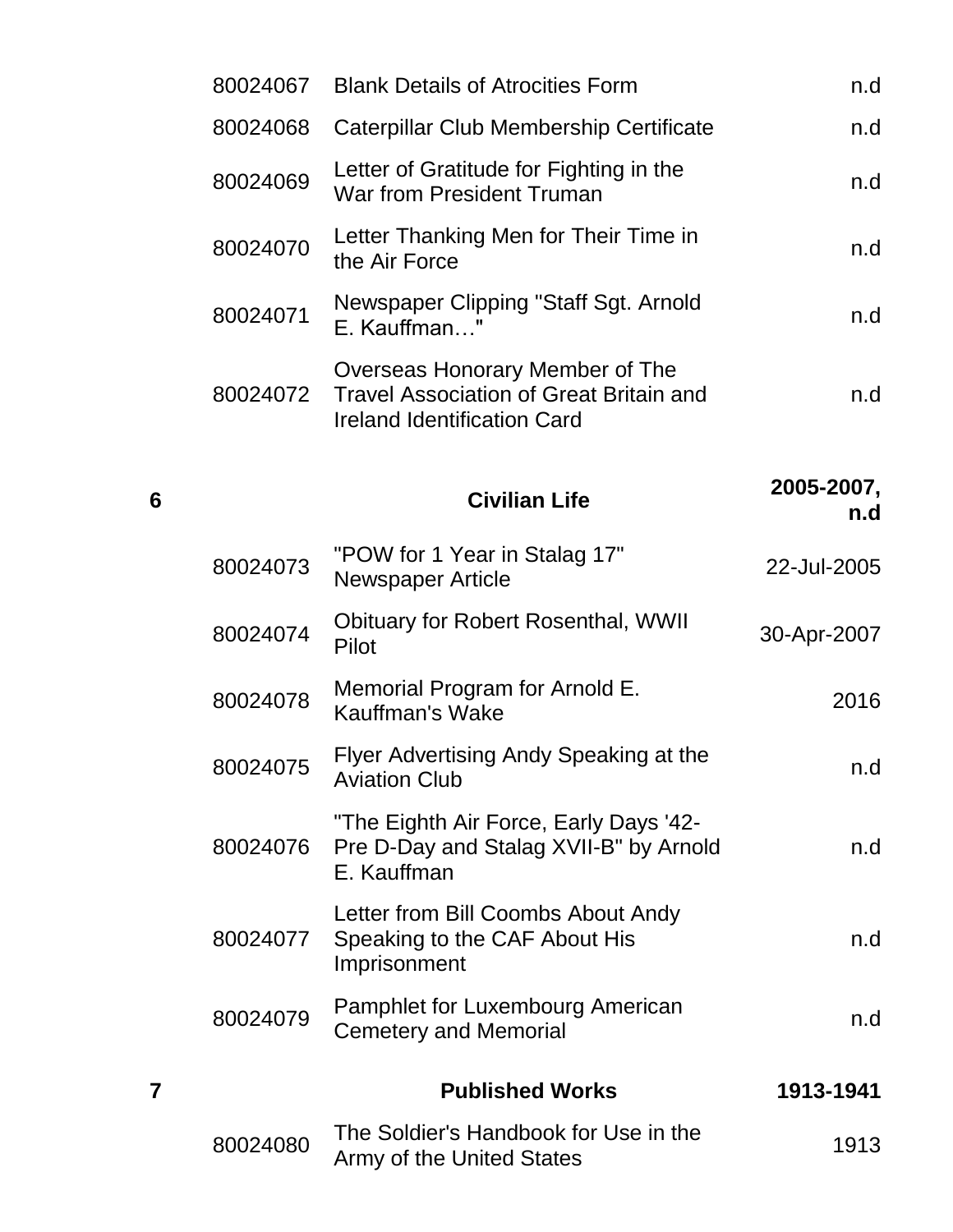|    | 80024081 | Geist der Zeit                                                                          | 1939              |
|----|----------|-----------------------------------------------------------------------------------------|-------------------|
|    | 80024082 | <b>Basic Field Manual Infantry Drill</b><br><b>Regulations</b>                          | 1941              |
| 8  |          | <b>Published Works</b>                                                                  | 1943              |
|    | 80024083 | German Language Guide                                                                   | 24-Jun-43         |
|    | 80024084 | North African Arabic Language Guide                                                     | 25-Jun-43         |
|    | 80024085 | <b>German Phrase Book</b>                                                               | 30-Nov-43         |
|    | 80024086 | Hitler's Second Army by Dr. Alfred<br>Vagts                                             | 1943              |
| 9  |          | <b>Published Works</b>                                                                  | 1943-1946         |
|    | 80024087 | <b>Target: Germany</b>                                                                  | 1943              |
|    | 80024088 | "The Yankee Kriegies" by Colonel C.<br>Ross Greening and Sergeant Angelo M.<br>Spinelli | 1945              |
|    | 80024089 | "The Yankee Kriegies" by Colonel C.<br>Ross Greening and Sergeant Angelo M.<br>Spinelli | 1945              |
|    | 80024090 | Kriegie Memories by Ben H. Phelper                                                      | 1946              |
| 10 |          | <b>Published Works</b>                                                                  | n.d               |
|    | 80024091 | <b>Manual for Soldiers in France</b>                                                    | n.d               |
|    | 80024092 | <b>Operation Overlord</b>                                                               | n.d               |
|    | 80024093 | Yesterday's Supermen? To-Day's<br>P.W.'s                                                | n.d               |
| 11 |          | <b>Miscellaneous</b>                                                                    | 1943-2005,<br>n.d |
|    | 80024094 | <b>Overseas Forces Hospitality Scheme</b><br>Card of Introduction                       | 21-Jan-43         |
|    | 80024095 | History Webpage on Stalag 17                                                            | 18-Aug-2005       |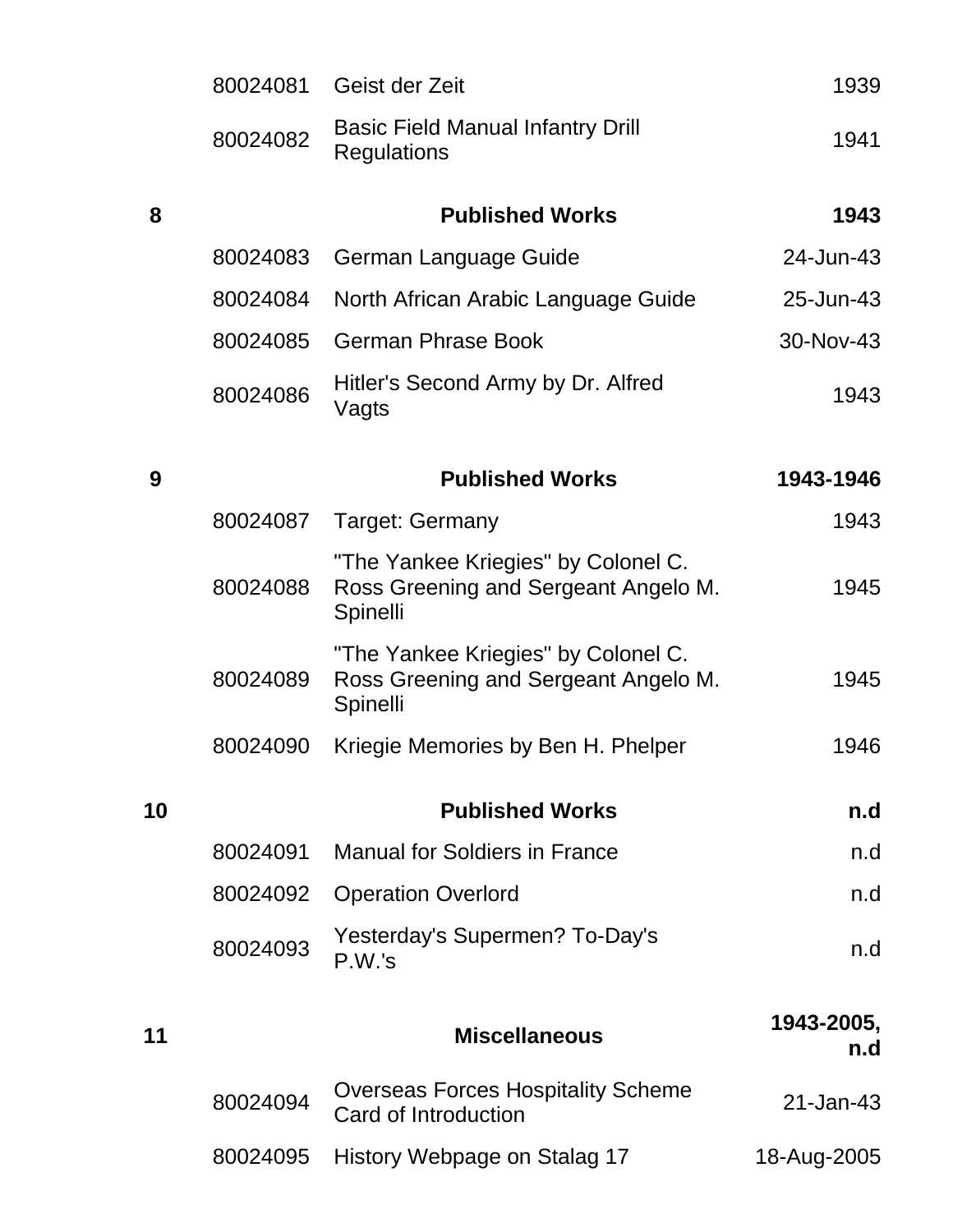| 80024096  | <b>Computer Print Out Images of a Plane</b><br>and a Soldier in Uniform | n.d |
|-----------|-------------------------------------------------------------------------|-----|
| 80024097  | <b>Computer Print Out Images of WWII</b><br><b>Planes</b>               | n.d |
| 80024098  | The Confederate Air Force Business<br>Card                              | n.d |
| 80024099  | Map of Normandy Attack on D-Day                                         | n.d |
| 800240100 | Photo Pages 17-18 of a German Book                                      | n.d |
| 800240101 | Photo Pages 19-20 of a German Book                                      | n.d |
| 800240102 | Photo Pages 23-24 of a German Book                                      | n.d |
| 800240103 | Photo Pages 25-26, 31-32 of a German<br><b>Book</b>                     | n.d |
| 800240104 | Photo Pages 27-30 of a German Book                                      | n.d |
| 800240105 | Photo Pages 33-34 of a German Book                                      | n.d |
| 800240106 | <b>Projector Screen Including Three</b><br><b>Pictures of Soldiers</b>  | n.d |
|           | 800240107 Willie and Joe Comic Strip                                    | n.d |
|           |                                                                         |     |

# **2 Series 2: Photographs**

| 1 |           | <b>War Time Photos</b>                                                    | 1943-1944,<br>n.d |
|---|-----------|---------------------------------------------------------------------------|-------------------|
|   | 800240108 | Arnold E. Kauffman Holding a Machine<br>Gun                               | 1943              |
|   |           | 800240109 Arnold E. Kauffman in Uniform                                   | $17$ -Feb-44      |
|   | 800240110 | Arnold E. Kauffman in Greatcoat with<br><b>Battleship in the Distance</b> | n.d               |
|   |           | 800240111 Arnold E. Kauffman Smiling in Uniform                           | n.d               |
|   | 800240112 | Arnold E. Kauffman in Uniform, Upper<br><b>Body Shot</b>                  | n.d               |
|   |           | 800240113 Arnold E. Kauffman Standing in an                               | n.d               |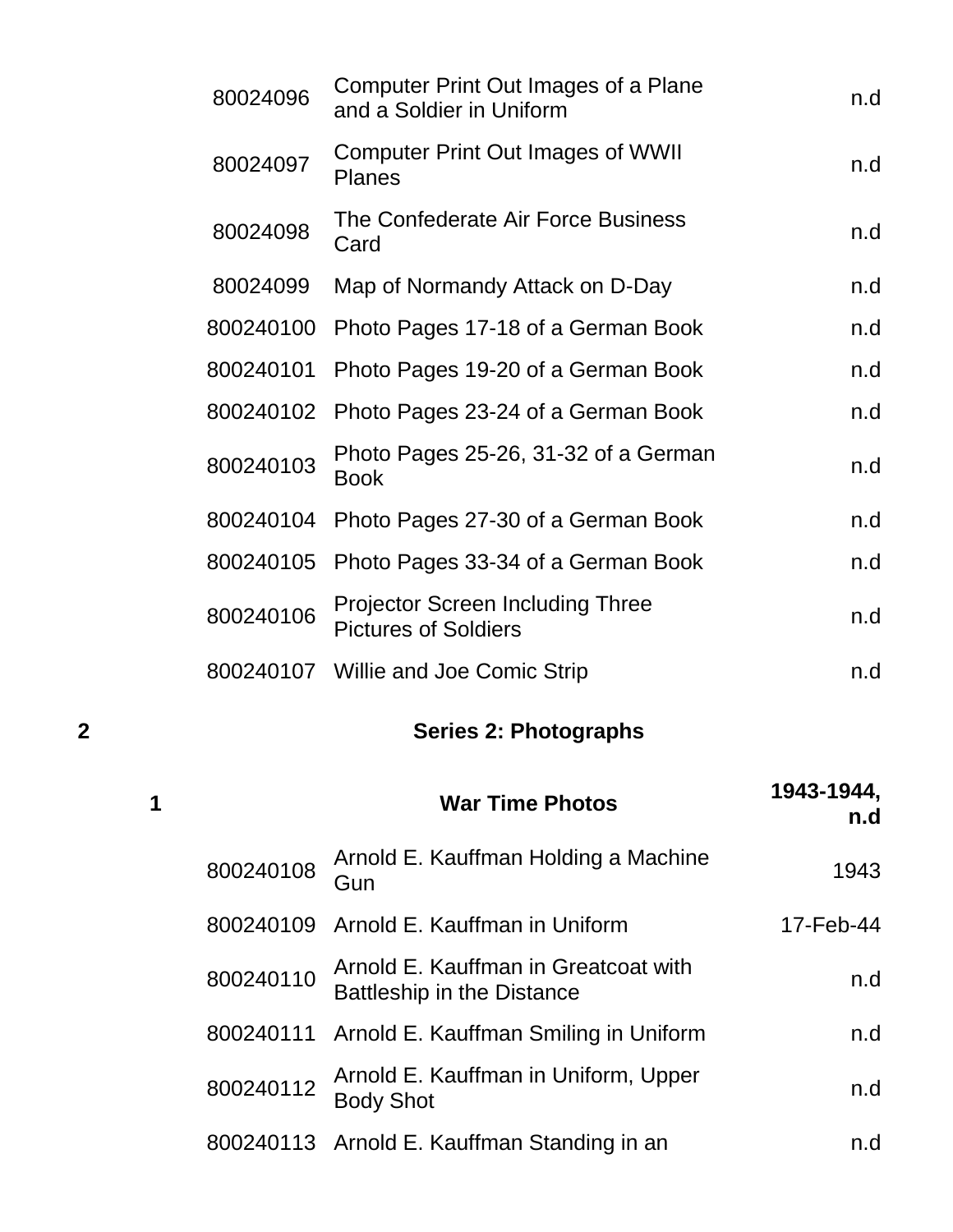|                |           | 800240114 B-17 "Flying Fortress"                                           | n.d       |
|----------------|-----------|----------------------------------------------------------------------------|-----------|
|                | 800240115 | Flight Crew Posing in an Airfield                                          | n.d       |
|                | 800240116 | Group of Soldiers Marching in<br>Formation                                 | n.d       |
|                | 800240117 | Kauffman's Mug Shot for Stalag 17<br><b>Front View</b>                     | n.d       |
|                | 800240118 | Kauffman's Mug Shot for Stalag 17 Side<br>View                             | n.d       |
|                |           | 800240119 Men Riding on a Wagon                                            | n.d       |
| $\overline{2}$ |           | 82nd Airborne Parade                                                       | 1946      |
|                | 800240120 | <b>Back View of Soldiers Carrying Flags</b><br>Down a Street               | 12-Jan-46 |
|                | 800240121 | Soldiers Carrying Flags Marching Down<br>a Street                          | 12-Jan-46 |
|                | 800240122 | Tank with a Man Up Top Rolling Down<br>a Street                            | 12-Jan-46 |
|                | 800240123 | <b>Tanks Rolling Down a Street</b>                                         | 12-Jan-46 |
|                | 800240124 | 82nd Airborne Marching in the City<br><b>Street</b>                        | 12-Jan-46 |
| 3              |           | <b>Negatives</b>                                                           |           |
|                | 800240125 | <b>Flag Draped Coffin with Soldiers</b><br><b>Standing Around It</b>       | n.d       |
|                | 800240126 | Large Group of People Around a Coffin                                      | n.d       |
|                | 800240127 | Large Group of People Outside a<br>Building with a Flag at Halfmast        | n.d       |
|                | 800240128 | Large Group of People Outside a<br>Building with a Flag at Halfmast (copy) | n.d       |
|                | 800240129 | Large Group of People Waiting in Line                                      | n.d       |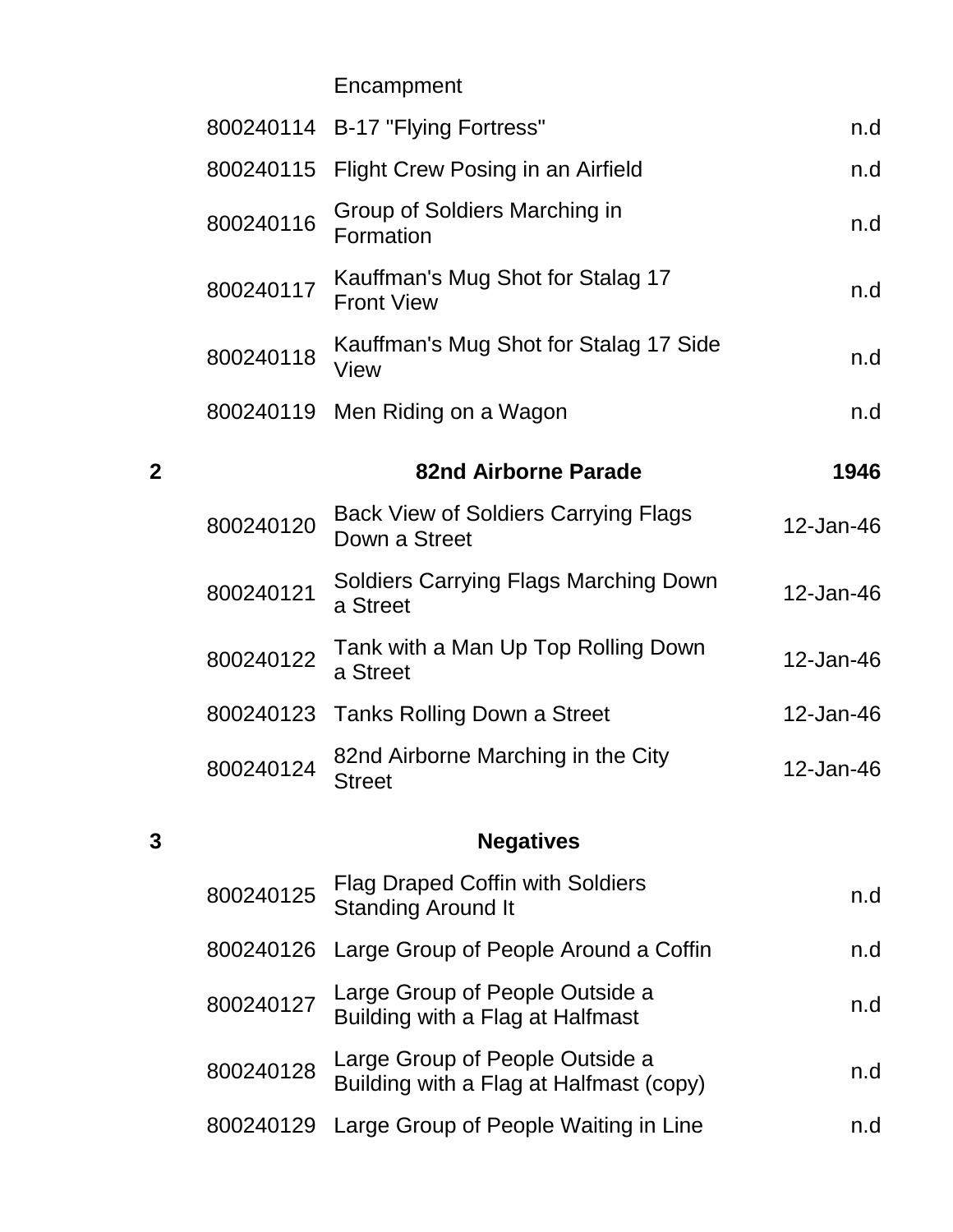|           | 800240130 An Older Woman in Front of a Coffin                                 | n.d |
|-----------|-------------------------------------------------------------------------------|-----|
| 800240131 | Several People on a Set of Stairs<br><b>Behind a Barrier</b>                  | n.d |
| 800240132 | Shot Through a Doorway Looking Into a<br><b>Coffin Surrounded by Soldiers</b> | n.d |
| 800240133 | Side View of Three Soldiers Standing at<br>the Head of a Coffin               | n.d |
|           | 800240134 A Soldier at the Head of a Coffin                                   | n.d |
|           | 800240135 Soldier's Funeral                                                   | n.d |
|           | 800240136 Soldiers Saluting                                                   | n.d |
|           | 800240137 Soldiers Standing Respectfully                                      | n.d |
| 800240138 | Three Soldiers Standing at the Head of<br>a Coffin                            | n.d |
|           | 800240139 Two Soldiers at the Foot of a Coffin                                | n.d |
|           |                                                                               |     |
|           | <b>Washington D.C and Arlington,</b><br>Virginia Trip                         |     |
| 800240140 | Back View of Soldier Marching at<br><b>Arlington Cemetery</b>                 | n.d |
| 800240141 | Close Up of Group of WWII Veterans                                            | n.d |
|           | 800240142 Close Up of Group of WWII Veterans                                  | n.d |
| 800240143 | Close Up of Kauffman Standing in Front<br>of the WWII Memorial Fountain       | n.d |
| 800240144 | Close Up of Three Marching Soldiers at<br><b>Arlington Cemetery</b>           | n.d |
| 800240145 | Group of WWII Veterans at Base of<br>Marine Corp. Memorial                    | n.d |
| 800240146 | Group of WWII Veterans in Front of the<br>Marine Corp. Memorial               | n.d |

**4**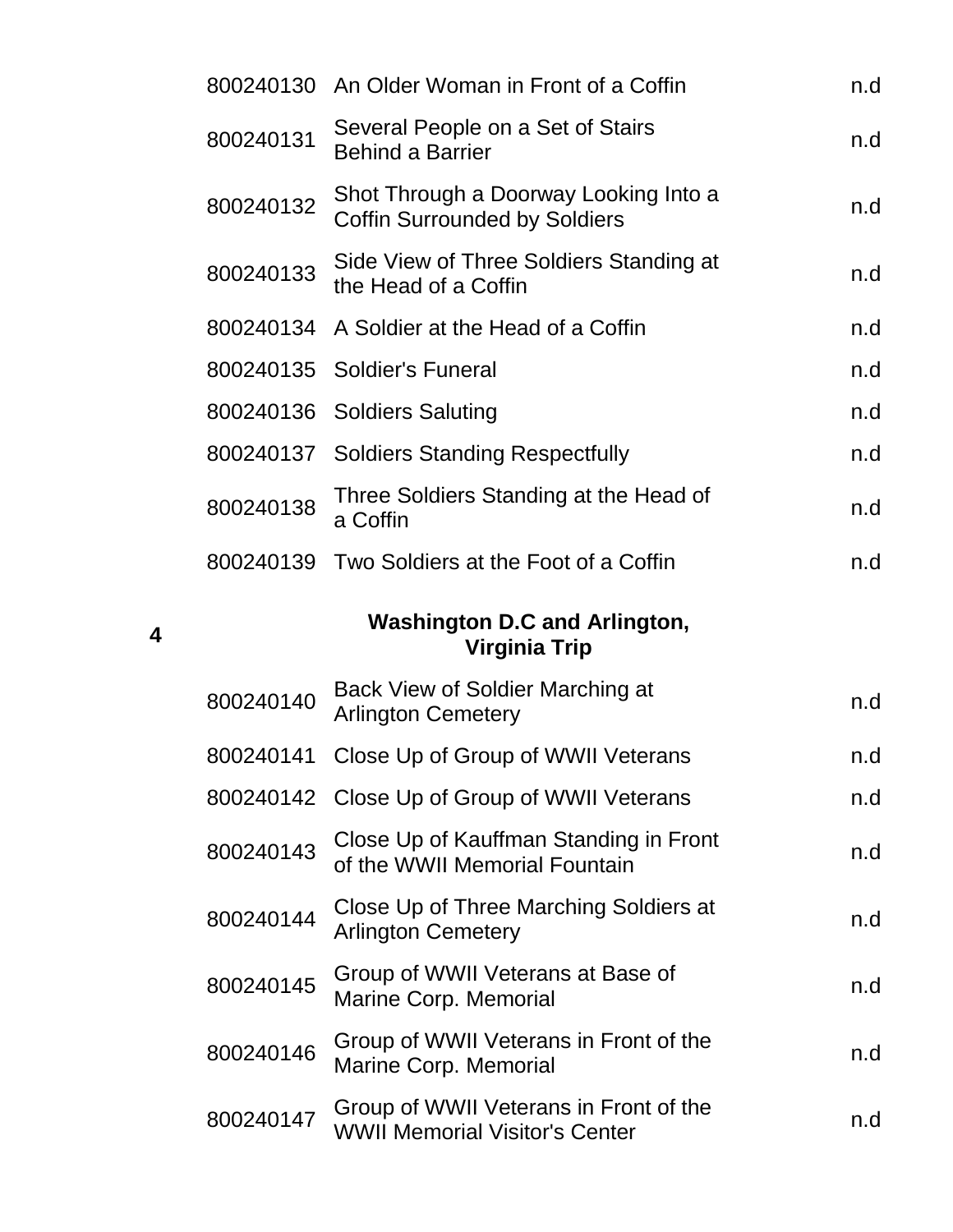| 800240148 | Group of WWII Veterans Watching<br><b>Marching Soldier</b>              | n.d |
|-----------|-------------------------------------------------------------------------|-----|
| 800240149 | Group of WWII Veterans Watching<br><b>Marching Soldiers</b>             | n.d |
| 800240150 | Group of WWII Veterans Watching a<br><b>Soldier Stand at Attention</b>  | n.d |
| 800240151 | Far Shot of Group of WWII Veterans in<br>Front of Marine Corp. Memorial | n.d |
| 800240152 | Front View Close Up of Group of WWII<br>Veterans                        | n.d |
| 800240153 | Front View of Marching Soldier at<br><b>Arlington Cemetery</b>          | n.d |
| 800240154 | Kauffman and Friends at the Bottom of<br>the Lincoln Memorial           | n.d |
| 800240155 | Kauffman and Friends at the Top of the<br><b>Lincoln Memorial</b>       | n.d |
| 800240156 | Kauffman in Front of the Korean War<br><b>Memorial</b>                  | n.d |
| 800240157 | Kauffman in Group of WWII Veterans                                      | n.d |
|           | 800240158 Kauffman and a Pilot                                          | n.d |
| 800240159 | Kauffman in Front of Reflecting Pool<br>and Washington Monument         | n.d |
| 800240160 | Kauffman Standing in Front of the WWII<br><b>Memorial Fountain</b>      | n.d |
|           | 800240162 The Lincoln Memorial                                          | n.d |
|           | 800240163 Section of a Group of WWII Veterans                           | n.d |
| 800240164 | Side View of Group of WWII Veterans                                     | n.d |
| 800240165 | Side View of Marching Soldier at<br><b>Arlington Cemetery</b>           | n.d |
| 800240166 | Side View of Three Soldiers Standing at<br><b>Attention</b>             | n.d |